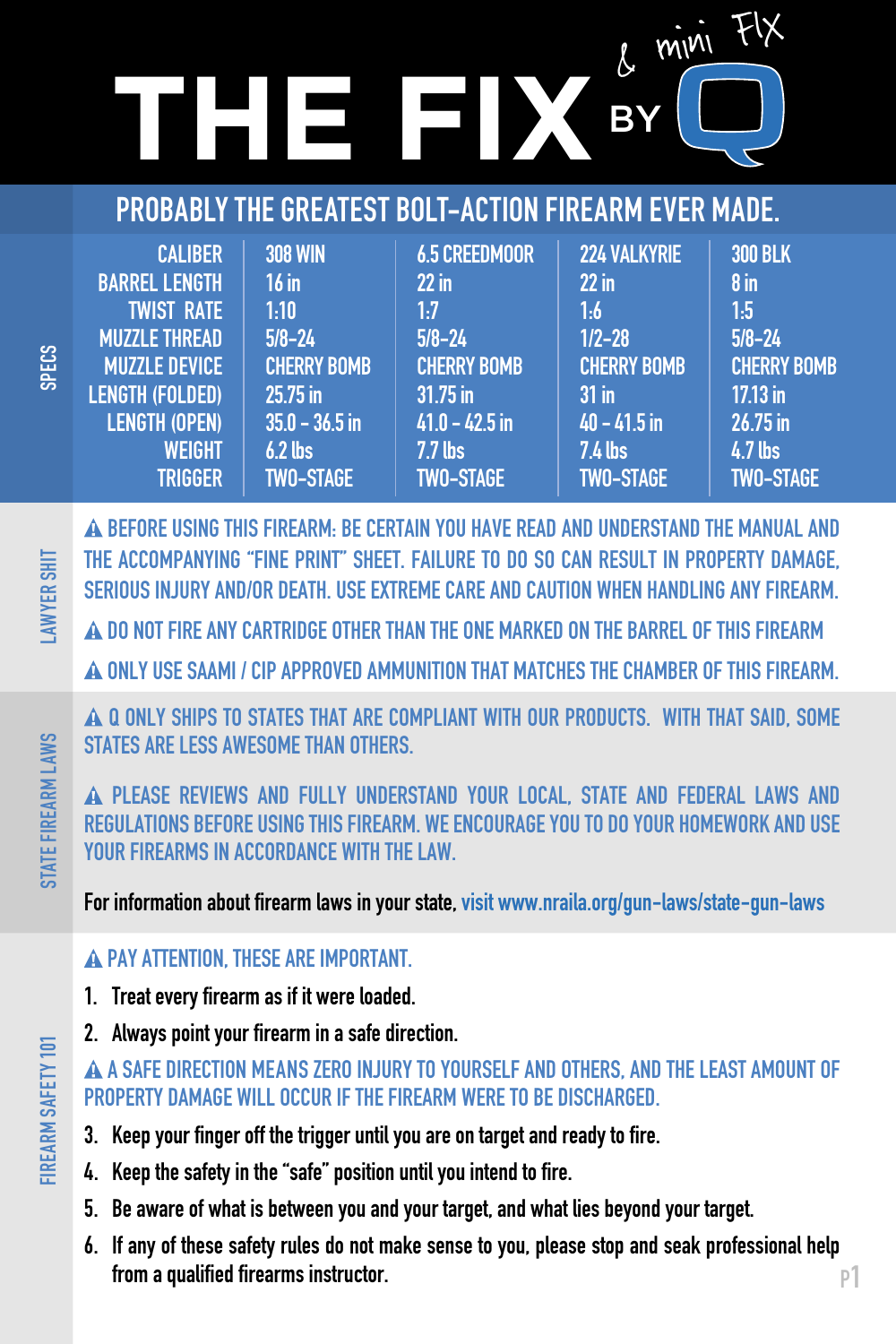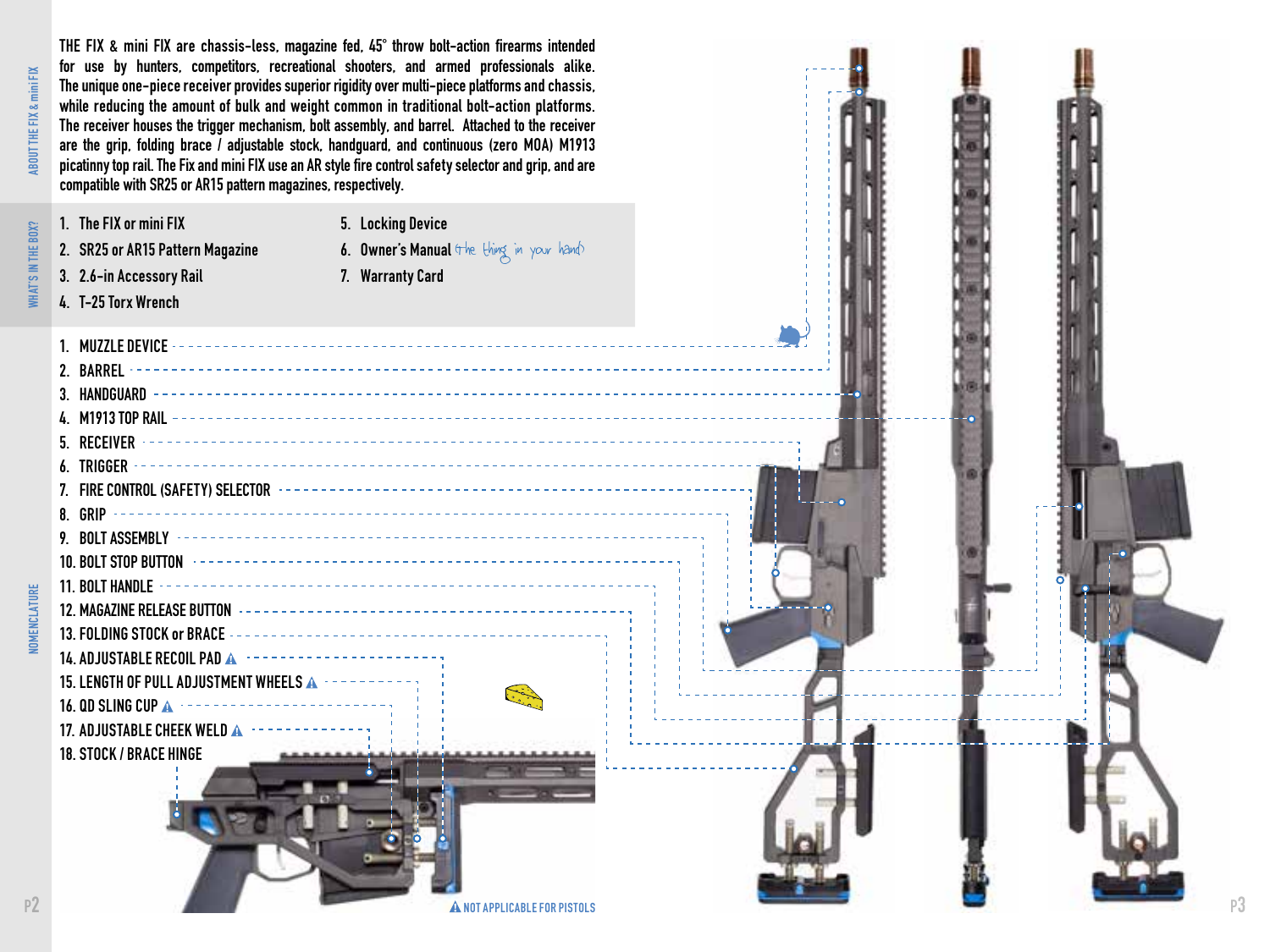- 1. The Fix & mini FIX are equipped with an ambidextrous fire control safety selector.
- 2. There are two safety selector positions:

SAFE: The selector lever is parallel to the bore and mechanically blocks the trigger.

FIRE: The selector lever is NOT parallel to the bore.

3. To operate this lever, simply rotate it to the desired position as indicated on the receiver.

## MAKE SURE THE FIREARM IS UNLOADED.

- 1. Place the safety selector in the safe position.
- 2. Depress the magazine release button and remove
	- the magazine.
- 3. Raise the bolt handle until it stops.
- 4. Pull the bolt assembly to its most rearward position.
- 5. Perform a visual and physical inspection of the chamber to ensure it is clear of any cartridges, spent cases or other obstructions.
- 6. With the bolt assembly in the rearward position, feed the opened cable lock through the ejection port window and into the magazine well.
- 7. Connect both ends and lock the device. Give it a tug to make sure it's locked.
- A STORE THE CABLE LOCK KEYS IN A SAFE PLACE INACCESSIBLE TO CHILDREN OR ANYONE ELSE WHO (OR WHOM) YOU DON'T WANT TO PUT THEIR GRUBBY HANDS ON YOUR FIREARM.

 ALWAYS WEAR PERSONAL PROTECTIVE EQUIPEMENT WHEN HANDLING A FIREARM. THIS INCLUDES EYE PROTECTION, HEARING PROTECTION (EITHER ATTACHED TO THE MUZZLE OR YOUR HEAD), GLOVES IF NECCESARY, AND AS ALWAYS, USE COMMON SENSE.

- 1. Point the muzzle in a safe direction.
- 2. Place the safety selector in the safe position.
- 3. Raise the bolt handle up until it stops and then pull it to the most rearward position.
- 4. Ensure the firearm is clear of any obstructions by visually and physically inspecting the barrel's chamber, the magazine well, and the bolt face.





- 1. Insert a loaded magazine into the magazine well until fully seated. Pull down on the magazine to ensure that it is properly seated and engaged on the magazine catch.
- 2. Push the bolt handle forward to strip the top cartridge off the magazine and feed it into the chamber.
- 3. When chambered, rotate the bolt handle down until it stops.
- 4. Identify your target through your optic.
- 5. With your thumb, rotate the safety selector to the fire position.
- 6. Slowly place your finger on the trigger.
- 7. Slowly pull the trigger to the rear while maintaining your optic on target.
- BY NOW YOU MAY HAVE NOTICED OUR A WICKED AWESOME 2-STAGE TRIGGER. THIS TRIGGER ALLOWS FOR PRECISION TRIGGER CONTROL WITHOUT INFLUENCING THE MUZZLE ON YOUR INTENDED TARGET. OKAY… BACK TO SHOOTING.
- 1. Once the rifle fires, and your dinner has stopped running, place the safety selector to the safe position.
- 2. Celebrate!
- 1. Point the muzzle in a safe direction.
- 2. Ensure the safety selector is in the safe position. If it's not, do that now.
- 3. Depress the magazine release button and remove the magazine.
- 4. Rotate the bolt handle up until it stops.
- 5. Pull the bolt assembly to the most rearward position and extract the spent cartridge case.
- 6. Ensure the firearm is unloaded by visually and physically inspecting the barrel's chamber, the magazine well, and the bolt face.
- 7. Push the bolt assembly forward until it stops and lock it by rotating the bolt handle down.

#### IN CASE YOU HAVEN'T FIGURED IT OUT YET, THIS IS A GOOD TIME TO PERFORM YOUR VISUAL AND PHYSICAL INSPECTION BEFORE TAKING YOUR RIFLE APART.

- 1. Fold the stock halfway. You'll understand soon enough.
- NOT SURE HOW TO FOLD THE STOCK? SKIP AHEAD A FEW SECTIONS AND EDUCATE YOURSELF.
- 2. Unlock the bolt assembly by raising the handle up.
- 3. Finish folding the stock if you'd like.
- 4. Pull the unlocked bolt assembly to the rear while pressing down on the bolt stop button.
- 5. With the bolt stop button in the down

position, remove the bolt assembly from the receiver.

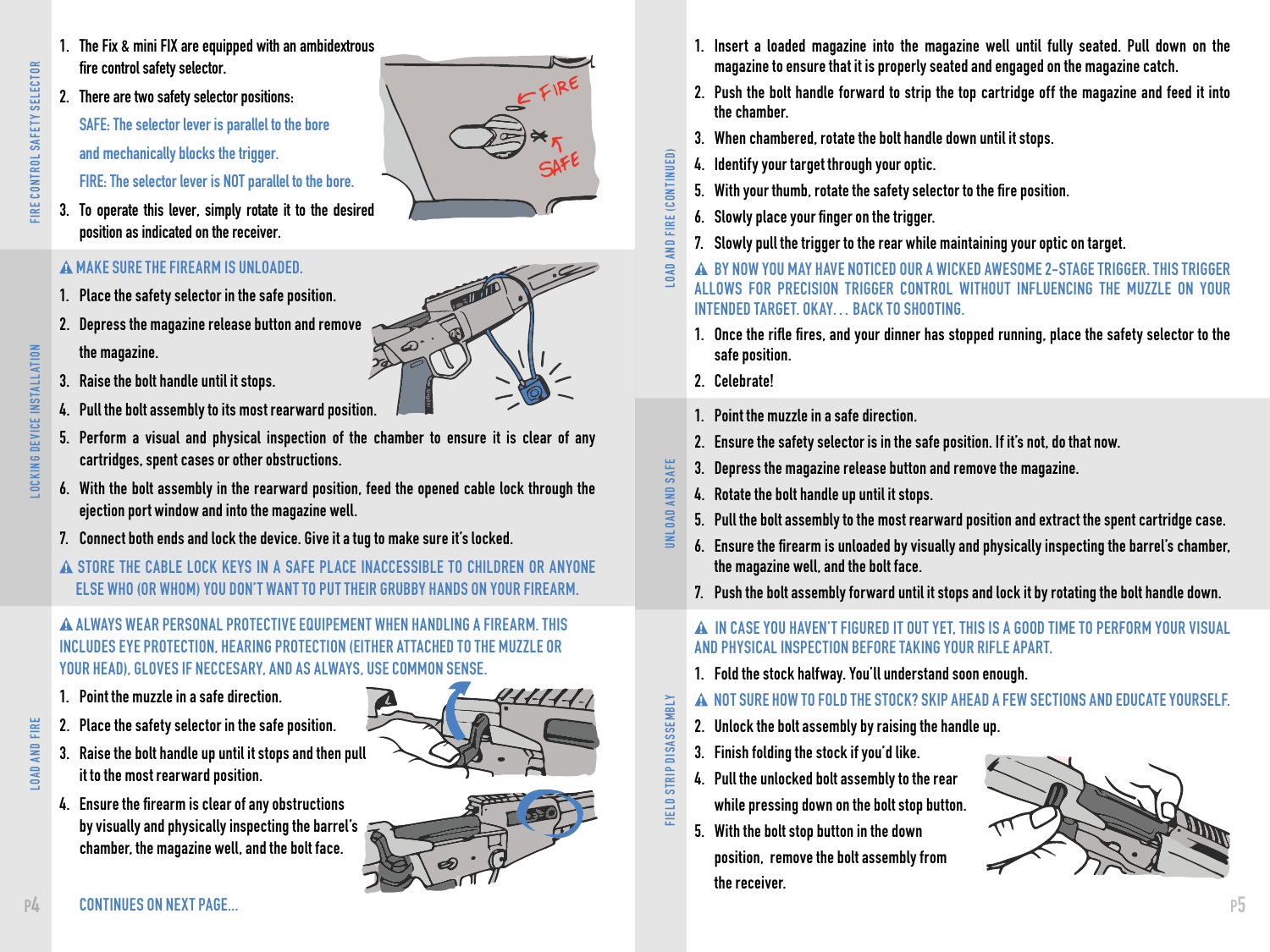#### BARREL

- 1. Using your favorite copper solvent and with all of your knowledge gained from the darkest corners of the internet, clean your bore with an appropriately sized patch and copper or nylon bore brush for your specific caliber.
- 2. Clean your chamber with an appropriately sized chamber brush and mop.

# BOLT ASSEMBLY

1. Wipe down all exterior surfaces with a rag and your preferred firearm specific cleaning oil.



- 2. Grease all bearing surfaces to include the bolt, bolt body, shroud rails, and bolt handle knuckle.
- 1. With the stock folded halfway, and with the bolt in the raised position, align the bolt assembly's shroud rails with the corresponding rails on the receiver.

- 3. Once fully inserted, lock the bolt by rotating the bolt handle down.
- 4. Fold or unfold the stock to your desired position.

# NOW LET'S SEE IF YOU PUT IT BACK TOGETHER CORRECTLY…

- 1. Point the firearm in a safe direction.
- 2. Unlock the bolt and cock the striker by lifting the bolt handle.
- 3. Pull the bolt assembly to the most rearward position, ensuring the bolt stop does its job.
- 4. Perform a visual and physical inspection of the firearm before performing a function check to ensure that the firearm is unloaded and safe.
- 5. Push the bolt assembly back to its most forward position and lock the bolt by rotating the bolt handle down.
- 6. Rotate the fire control safety selector to fire.
- 7. With the rifle pointed in a safe direction, slowly pull the trigger until the striker is released. If all goes well, you will hear and feel a "click".
- 8. Place the fire control safety selector in the safe position.
- 9. Repeat steps 2 through 5.
- 10. With the safety selector in the safe position, attempt to pull the trigger. If all goes well, you will hear and feel nothing.

# FOLDING / UNFOLDING THE STOCK

- 1. To fold the stock, push down on the folding hinge pin to overcome the spring and unlock the stock.
- 2. To make this easier, pull up from the bottom of the rifle at the same time.
- 3. We like to pull up underneath the trigger guard with our fingers while pressing down on the hinge pin with the same hand's thumb.

#### DON'T WORRY, THIS GETS EASIER WITH TIME. UNTIL THEN, JUST TAKE COMFORT IN KNOWING THAT KEVIN'S 12-YEAR-OLD DAUGHTER CAN DO IT.

4. Now that you figured that out, this is the easy part. To unfold it, just pull on the stock and rotate it to the unfolded position until it locks.

## COMB HEIGHT (CHEEK WELD) ADJUSTMENT

- 1. Using a T-25 Torx bit, loosen the adjustment clamp on the stock frame between the adiustment rods.
- 2. Adjust the height of the cheek piece to your liking.
- 3. Retorque the clamp to 15 in-lbs.

# LENGTH OF PILL (LOP) AD UISTMENT

- 1. Using a T-25 Torx bit, loosen the adjustment clamp on the stock frame between the LOP adiustment rods.
- 2. Loosen the two adjustment wheels and slide the recoil pad until the LOP is to your liking.
- 3. Retorque the clamp to 15 in-lbs.
- 4. Tighten the adjustment wheels against the stock frame.

# RECOIL PAD ADJUSTMENT

- 1. Depress the recoil pad adjustment button and slide the pad up or down to your desired position.
- 2. Release the adjustment button and ensure that the pad is locked in the desired position.

#### ACCESSORIES

- 1. Install rail-mounted accessories in any orientation onto the handguard at 50 in-lbs. using a T-25 Torx bit and the provided hardware.
- 2. For current accessories compatible with Q-Sert handguards, visit www.liveQordie.com